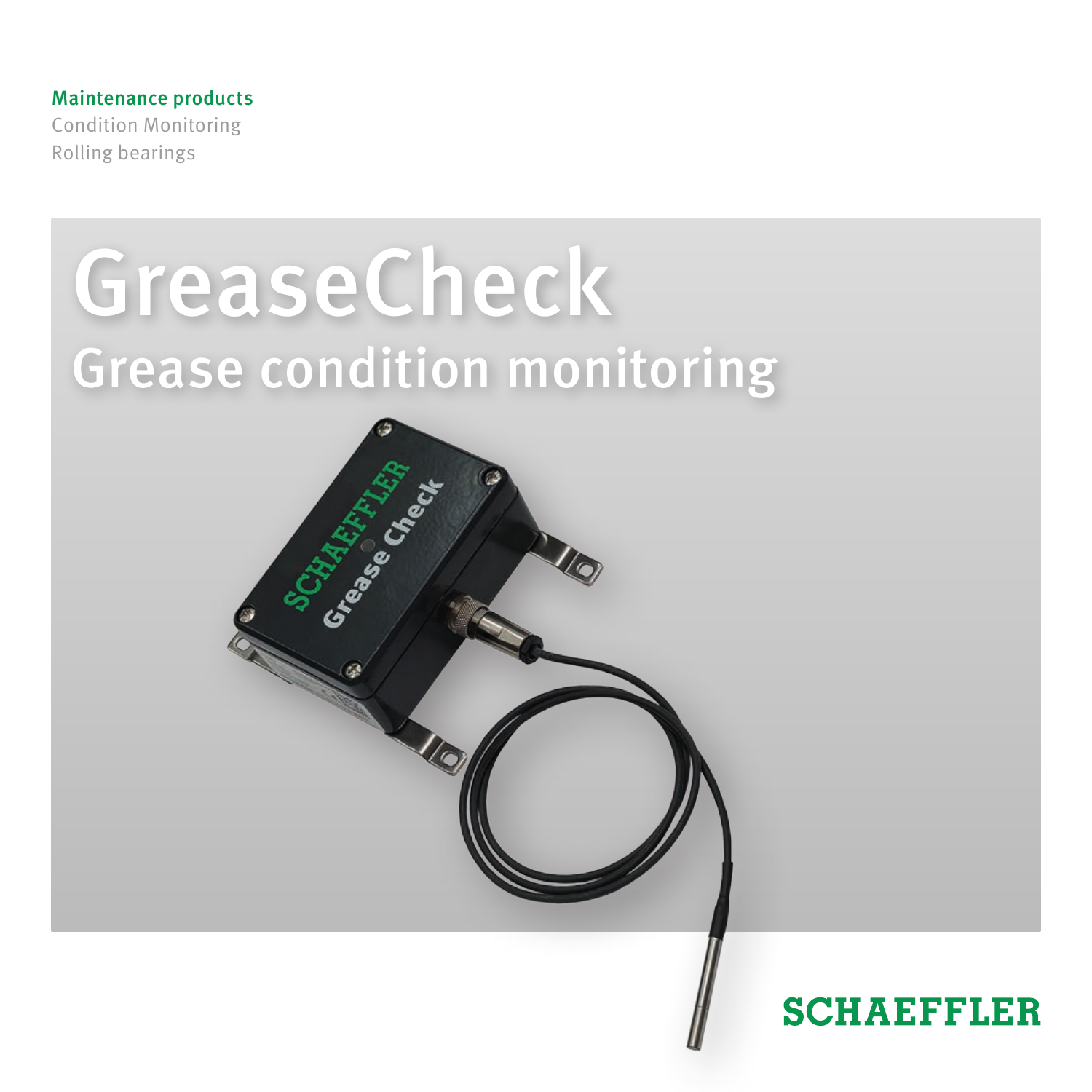## **GreaseCheck – grease condition monitoring** MAINTENANCE PRODUCTS MAINTENANCE PRODUCTS

#### **Product characteristics**

- Continuous grease condition monitoring using an optical measurement method
- Monitoring of water content and contamination with solid materials
- Compact design
- A range of interfaces (analog, digital, CAN bus)
- IP 67 classification

#### **Customer benefits**

- Optimized use of lubricant
- Bearing damage prevented by requirementbased lubricant replacement
- Monitoring of difficult-to-access bearing positions by means of online monitoring
- Increased machine availability







### **Applications**

Monitoring of grease-lubricated bearing supports in sectors including wind power, mining and processing, cellulose, and paper Detailed information can be found in TPI 234

| <b>Description</b>                    |                                           | Unit                 | Value                          |
|---------------------------------------|-------------------------------------------|----------------------|--------------------------------|
| Description                           | Grease deterioration                      | $\frac{0}{0}$        | 0 to 100                       |
|                                       | Water content                             | $\frac{1}{\sqrt{2}}$ | 0 to 100                       |
|                                       | Temperature                               | $^{\circ}$           | $-20$ to $+80$                 |
| Analog output                         | Grease deterioration                      | mA                   | 10 to 4                        |
|                                       | Water content                             | mA                   | 14 to 20                       |
| Digital output                        |                                           | VDC.                 | 0 or 24 (min. 3 to max. 150mA) |
| CAN bus connection                    |                                           |                      | via standard protocol          |
| Operating temperature range of sensor |                                           | $\circ$ C            | $-20$ to $+80$                 |
| Bearing temperature range             |                                           | $^{\circ}$ C         | $-20$ to $+100$                |
| Degree of protection                  | Complete system                           | P                    | 67                             |
|                                       | Sensor head                               | P                    | 67                             |
| Power supply                          |                                           | VDC.                 | $24 + (-20\%$                  |
| Current consumption                   | $Mean - maximum$                          | mA                   | $43 - 250$                     |
| Weight                                | Evaluation unit                           | g                    | 310                            |
|                                       | Sensor head                               | g                    | 40                             |
| Dimensions                            | Length/width/height<br>of evaluation unit | mm                   | 100/65/45                      |
|                                       | Sensor head                               |                      |                                |
|                                       | Diameter/length                           | mm                   | 5/48                           |
| Cable length                          | Sensor head                               | mm                   | 800                            |
| Mounting dimensions                   | Length/width                              | mm                   | 90/110                         |
| Evaluation unit                       | bore diameter                             |                      | M4                             |